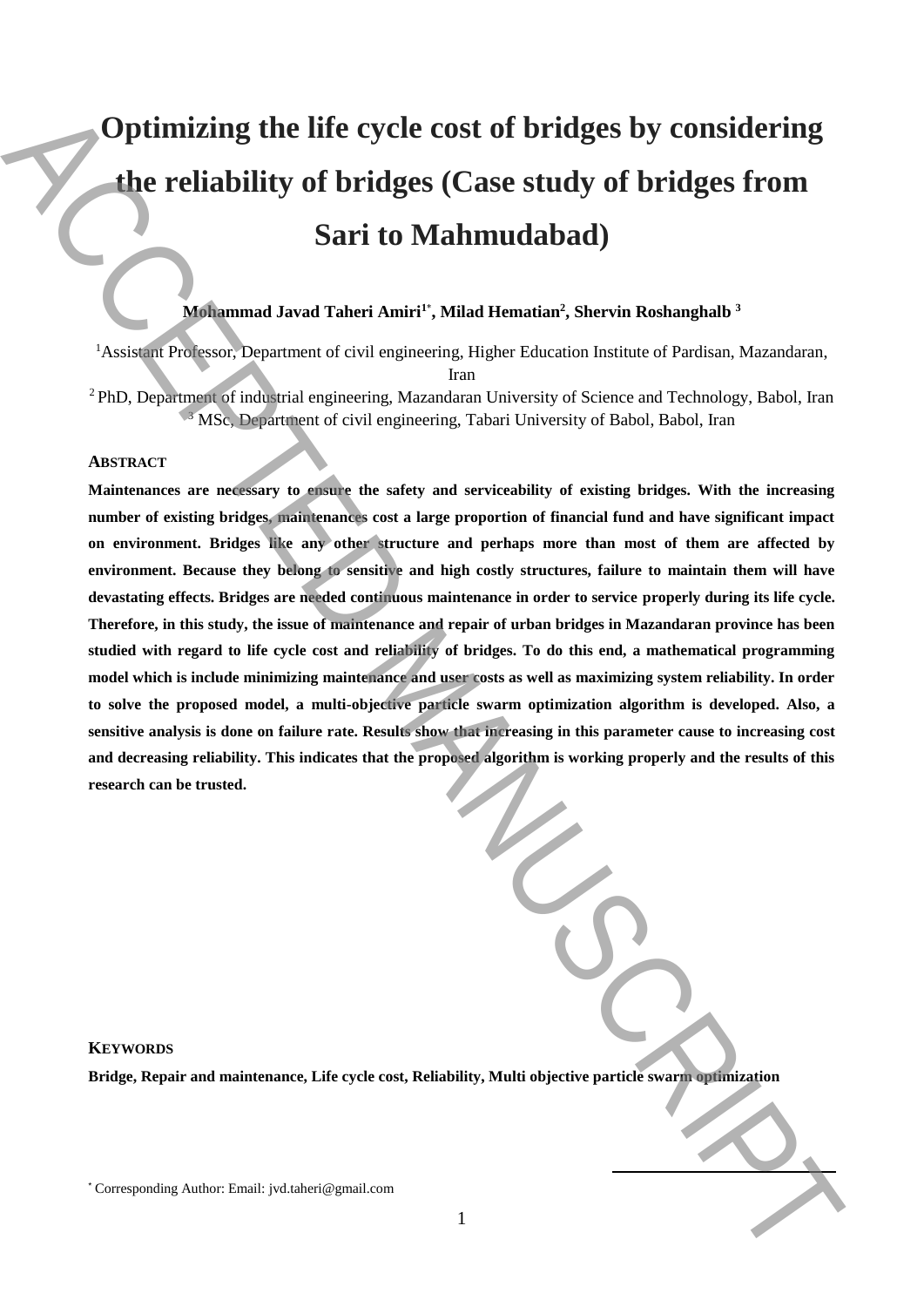## **1. Introduction**

Bridges are a key element of any country's highways and are more expensive to build than other road components. Damage to the bridge, along with increased traffic loads and adverse environmental conditions and the location of the bridges, and as a result the rapid deterioration of the structural components of the bridge requires immediate maintenance operations. Bridges, like any other structure and perhaps more than many of them, are affected by the environment and even assuming proper design and precise execution, many factors affect their durability and health, and since they are considered expensive and sensitive structures failure to maintain them will have devastating effects. Thus, regular inspections are essential to compensate for these breakdowns to avoid excessive costs. Unfortunately, many policy makers and bridge managers around the world, including Iran, acknowledge the need for regular inspection and maintenance of bridges over their useful lives, but the need for early planning in the decisionmaking and design stages. They do not understand the basic principles that ensure the durability and stability of the stairs in the long run. In most cases, officials abandoned bridge maintenance during operation and turned to treatment strategy rather than prevention [1]. Bridges could not last forever, sooner or later, any form of structure used and any materials used to build them will show signs of wear. There are many factors such as the shape of the structure, building materials, quality of construction, design, execution, weather conditions, scour, heat, fatigue, earthquake, flood, air, density of incoming loads that affect how and the amount of erosion in the deterioration of the bridge. Prior to the 1970s, bridges often chose the cheapest materials when building bridges, regardless of the annual maintenance costs involved. Early wooden bridges were completely destroyed after a while. -they went. But many types remained, made of materials such as cast iron, ordinary iron, steel, concrete and steel, reinforced concrete, and prestressed concrete. The number of bridges that need special maintenance in different countries is increasing day by day, and because the direct cost of the required engineering work is very high, so there is a need to use more logical methods in allocation existing budgets to ensure they are economical. Given that bridges are constantly under load and on the other hand are exposed to external factors such as weather and natural disasters, the issue of their maintenance is extremely important. Today, the maintenance of bridges is addressed systematically using maintenance systems. In general, maintenance programs can be divided into two groups: 1) Preventive maintenance and repair 2) Necessary maintenance and repair. On the other hand, preventive A Labelled at a state of exact the state of the state of the state of the state of the state of the state of the state of the state of the state of the state of the state of the state of the state of the state of the stat

activities are carried out to maintain the condition of the structure and its components in the current state and to prevent the inefficiency of structures, which are divided into 2 groups: a) planned and b) reactive [2]. The maintenance process includes various measures such as inspection, maintenance and preventive maintenance, and necessary maintenance, etc. These measures are performed by the relevant consultants and contractors at appropriate times [3]. In this research, the planning and scheduling of bridge maintenance will be examined with the aim of minimizing life cycle costs and user costs to maintain the reliability of the bridge structures under maximum conditions. In this study, the bridges from Sari to Mahmudabad have been studied. For this purpose, a mathematical model has been developed and solved using a multi-objective particle swarm optimization algorithm.

## **2. Problem definition**

In this study, the maintenance planning problem will be investigated with the aim of minimizing the life cycle cost, including maintenance and user costs, and maximizing the reliability of the Sari-Mahmoudabad axis staircase. These two goals are completely conflict with each other. Naturally, more money must be spent to maximize the reliability of the bridge, and on the other hand, reducing the cost leads to a decrease in the reliability of the bridge. Therefore, a balance must be struck between these two goals and a solution or solutions must be found to optimize maintenance strategies. In order to solve the proposed problem, a multi-objective particle mass optimization algorithm has been developed. The bridges used in this study include ten bridges that form a bridge network. The location of the bridges is on the road from Sari to Mahmudabad, which includes the origin (Sari) and the destination (Mahmudabad) which is connected on both sides. Due to the fact that the route is busy, there are many problems if any of the network stairs breaks down. The importance of a bridge or group depends on the performance of the entire bridge network. By reviewing and selecting the maintenance method of each bridge, the reliability of each bridge is increased to improve network connectivity. Therefore, information related to technical identification, general inspection and main inspection of stairs, field surveys have been collected. Also, it is assumed that highway bridges are the only vulnerable elements of the transportation network. The roads that connect the two bridges never fail. In this case, the performance of the network lifetime is examined in terms of the reliability of the connection of the source to the destination.